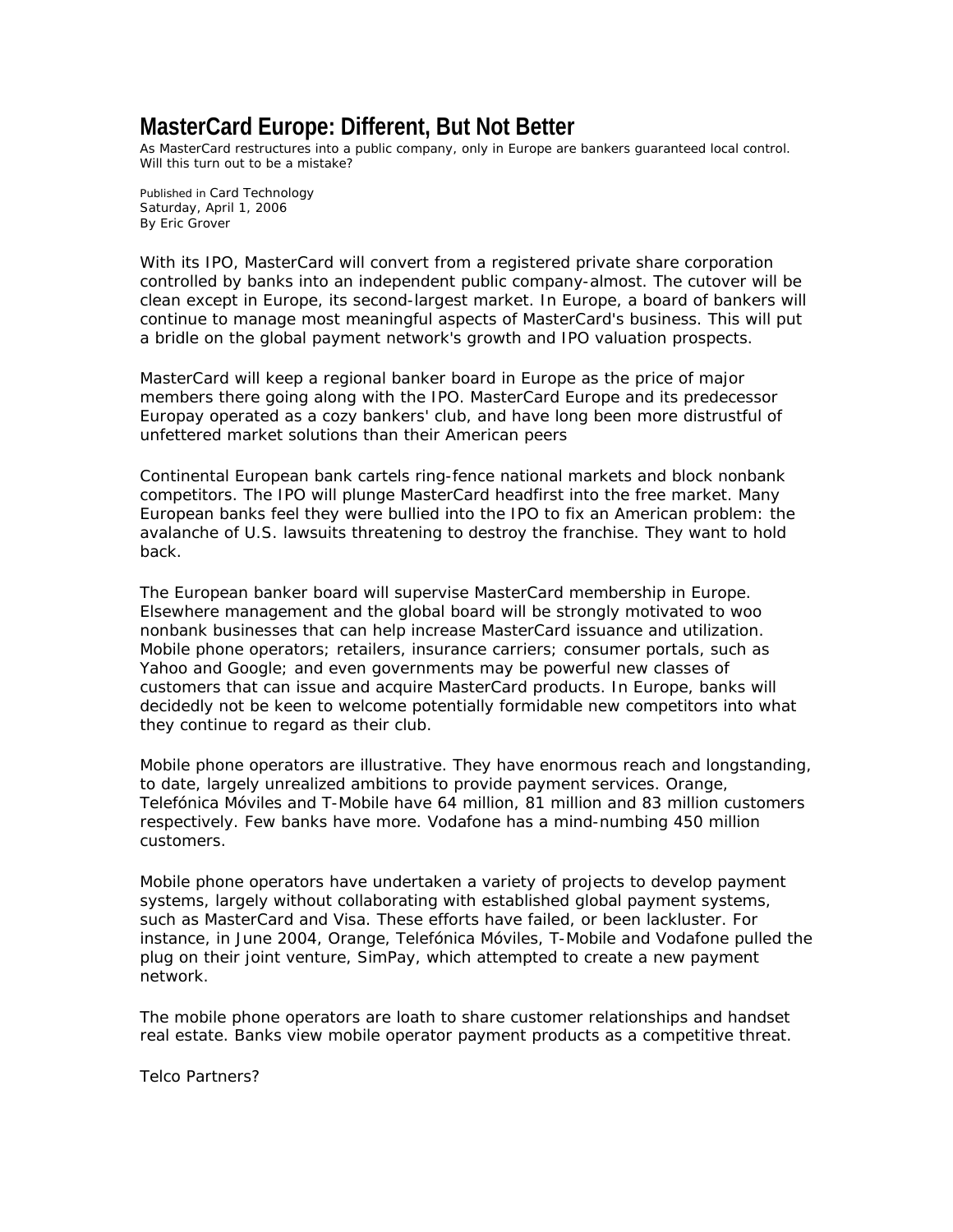Now, however, outside Europe, MasterCard will be able to partner with mobile phone operators. Mobile operators could issue and acquire MasterCard payment products. For consumers, handsets can hold or serve as keys to credit, debit or stored value account numbers. On the merchant side, hybrid mobile phone devices can serve as payment terminals, enabling cost-effective acceptance in infrastructure-challenged emerging markets.

In Europe, however, bankers will stymie mobile phone operators working directly with the global payment network. And mobile telephony is not the only sector where the European board is likely to forestall payment market development.

With cobranded and affinity programs, card issuers and other organizations share economics, brand space on the card, and a variety of cardholder rewards. A majority of U.S. credit cards are now cobranded. In Europe, cobranding and affinity rules will continue to be approved by the regional banker board. An independent MasterCard will become more accommodating while the European region stonewalls, trying to impede competition from innovative retailers. In some countries, rules governing cobranding and affinity programs are particularly restrictive. In France, for instance, the national card-governing body Cartes Bancaires bans cobranding.

## Impact On Interchange

European assessments and fees will be set by the regional board. This includes interchange, the pricing system that balances the card issuing and merchant acquiring sides of the network. Regulators have looked at MasterCard's interchange system as a bank cartel fixing prices. They will continue to have a powerful rationale to tightly regulate interchange, because banks, principally, will control it. This will hamstring MasterCard's freedom to grow.

The planned Single Euro Payments Area, or SEPA, may be one area where it isn't European regulators who curb MasterCard's growth. The European Commission has pressured banks to create a single euro payments infrastructure that harmonizes payment card rules throughout the region. Fearing revenue loss, banks, for the most part, have dragged their feet.

MasterCard can support high-volume payments throughout the euro-zone. Unfettered by bank interests, it would be freer to pursue this opportunity. But a board beholden to national bank cartels and networks is likely to oppose such initiatives.

The European board will supervise regional operating rules. Post-IPO MasterCard will be motivated to more quickly adapt operating rules to market realities. But the European board is likely to behave as it has in the past. Since much of MasterCard's value derives from its coherent global brands and rules, MasterCard may have to move more slowly elsewhere so as not to get too far ahead of Europe. However, decisions of MasterCard's European board can be overruled by the global board.

In short, MasterCard is trying to have it both ways: to enjoy the benefits of independence, a public currency, and easier access to capital, all the while retaining in Europe its legacy association governance.